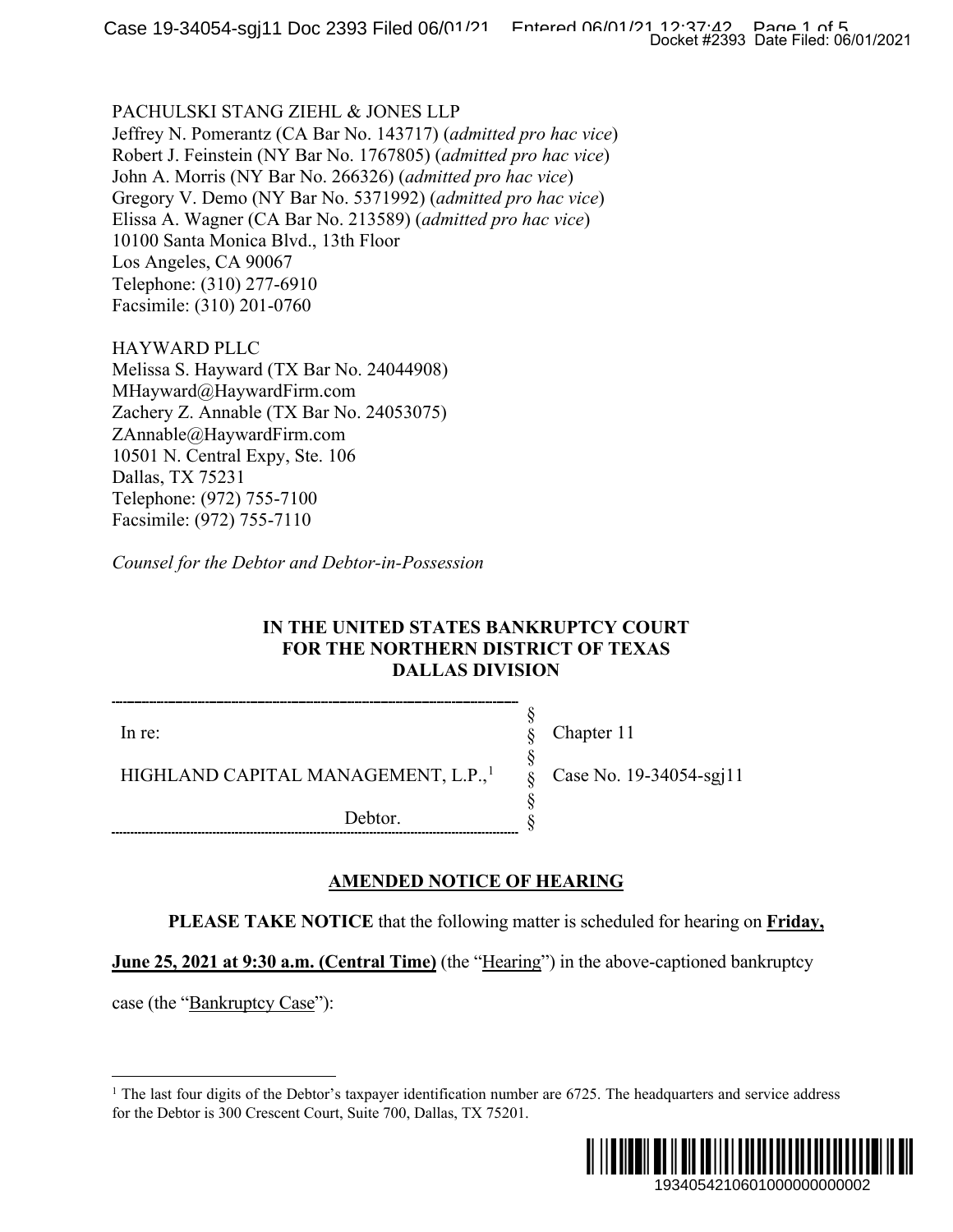1. *Debtor's Motion for Entry of an Order (I) Authorizing the Debtor to (A) Enter into Exit Financing Agreement in Aid of Confirmed Chapter 11 Plan and (B) Incur and Pay Related Fees and Expenses, and (II) Granting Related Relief* [Docket No. 2229] (the "Motion").

The Hearing on the Motion will be held via WebEx videoconference before The Honorable Stacey G. C. Jernigan, United States Bankruptcy Judge. The WebEx video participation/attendance link for the Hearing is: [https://us-courts.webex.com/meet/jerniga.](https://us-courts.webex.com/meet/jerniga)

A copy of the WebEx Hearing Instructions for the Hearing is attached hereto as **Exhibit A**; alternatively, the WebEx Hearing Instructions for the Hearing may be obtained from Judge Jernigan's hearing/calendar site at: [https://www.txnb.uscourts.gov/judges-info/hearing-dates/judge](https://www.txnb.uscourts.gov/judges-info/hearing-dates/judge-jernigans-hearing-dates)[jernigans-hearing-dates.](https://www.txnb.uscourts.gov/judges-info/hearing-dates/judge-jernigans-hearing-dates)

On or before **June 16, 2021**, the Debtor shall file with the Clerk of the Court the Term Sheet<sup>[2](#page-1-0)</sup> setting forth the terms of the Exit Facility.

Any response (each, a "Response") to the relief requested in the Motion shall be filed with the Clerk of the Court on or before **June 21, 2021 at 5:00 p.m. (Central Time)** (the "Response Deadline").

The Debtor may file a reply (each, a "Reply") to any Response. Any Reply shall be filed with the Clerk of the Court on or before **June 23, 2021 at 5:00 p.m. (Central Time)** (the "Reply Deadline").

[*Remainder of Page Intentionally Left Blank*]

<span id="page-1-0"></span> $2$  Capitalized terms not otherwise defined herein shall have the meanings ascribed to them in the Motion.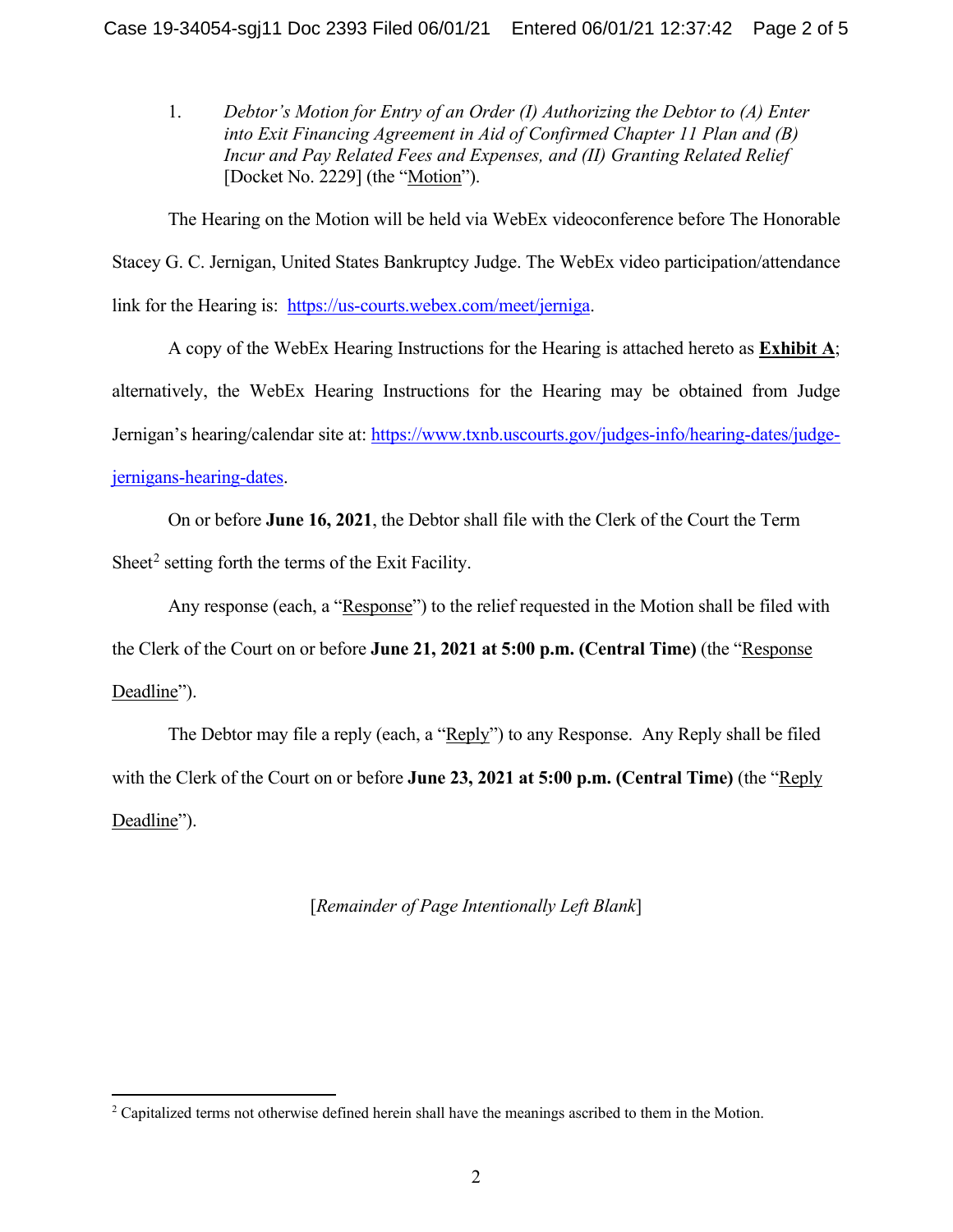### Dated: June 1, 2021. **PACHULSKI STANG ZIEHL & JONES LLP**

Jeffrey N. Pomerantz (CA Bar No. 143717) Robert J. Feinstein (NY Bar No. 1767805) John A. Morris (NY Bar No. 266326) Gregory V. Demo (NY Bar No. 5371992) Elissa A. Wagner (CA Bar No. 213589) 10100 Santa Monica Blvd., 13th Floor Los Angeles, CA 90067 Telephone: (310) 277-6910 Facsimile: (310) 201-0760 Email: jpomerantz@pszjlaw.com rfeinstein@pszjlaw.com jmorris@pszjlaw.com gdemo@pszjlaw.com ewagner@pszjlaw.com

-and-

### **HAYWARD PLLC**

*/s/ Zachery Z. Annable* Melissa S. Hayward Texas Bar No. 24044908 MHayward@HaywardFirm.com Zachery Z. Annable Texas Bar No. 24053075 ZAnnable@HaywardFirm.com 10501 N. Central Expy, Ste. 106 Dallas, Texas 75231 Tel: (972) 755-7100 Fax: (972) 755-7110

*Counsel for the Debtor and Debtor-in-Possession*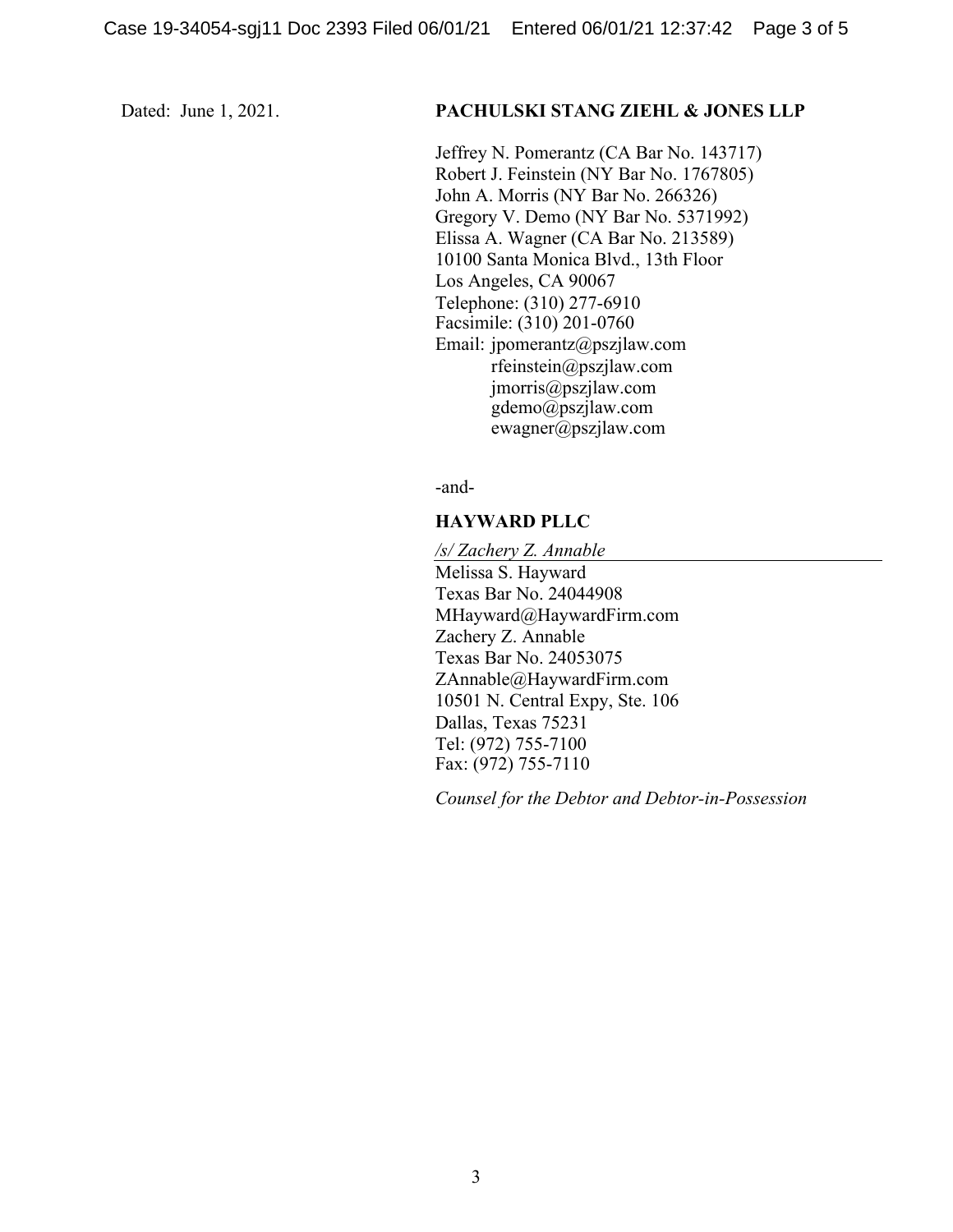# **EXHIBIT A**